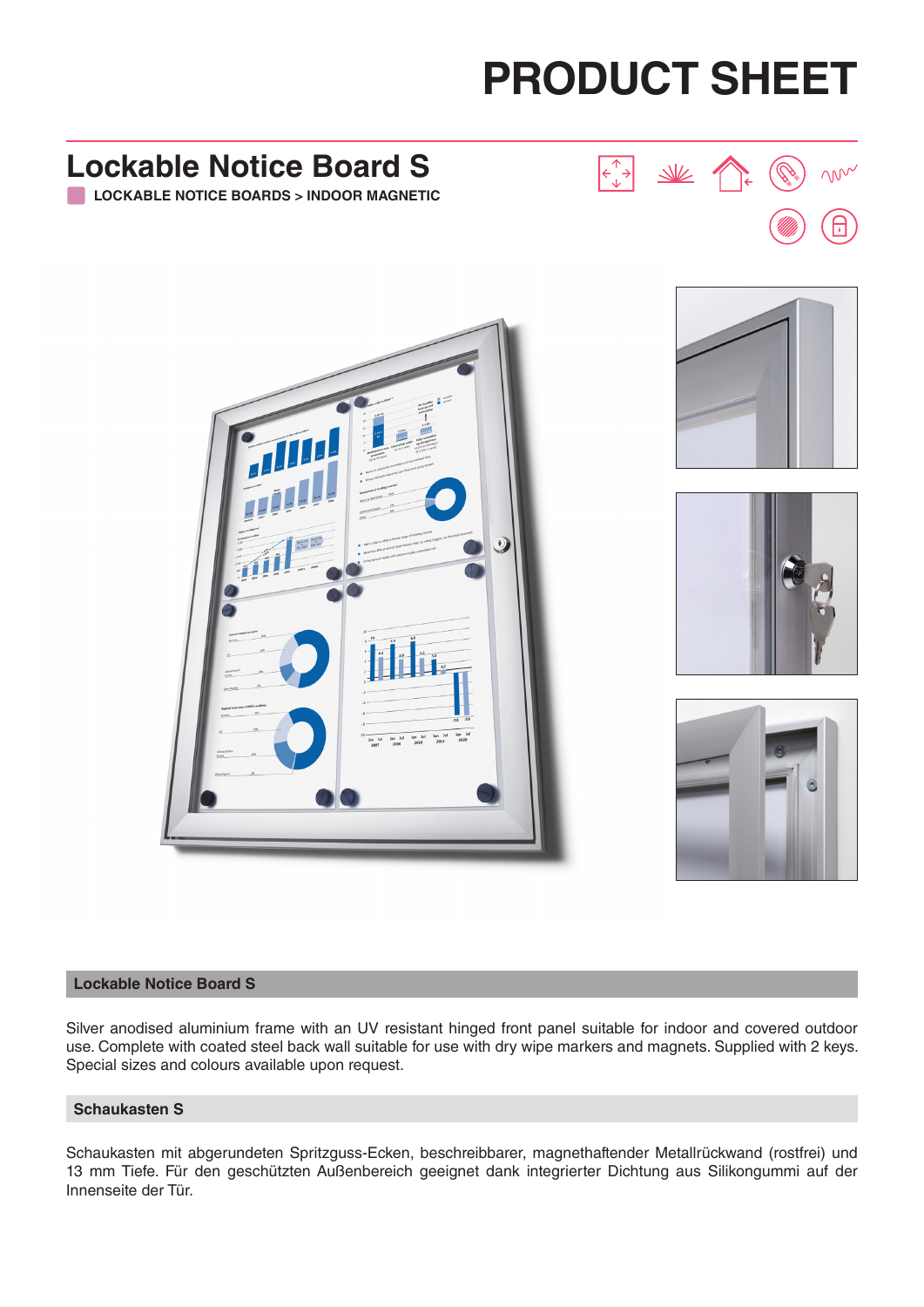## **PRODUCT SHEET**

#### **Lockable Notice Board S**

**LOCKABLE NOTICE BOARDS > INDOOR MAGNETIC**